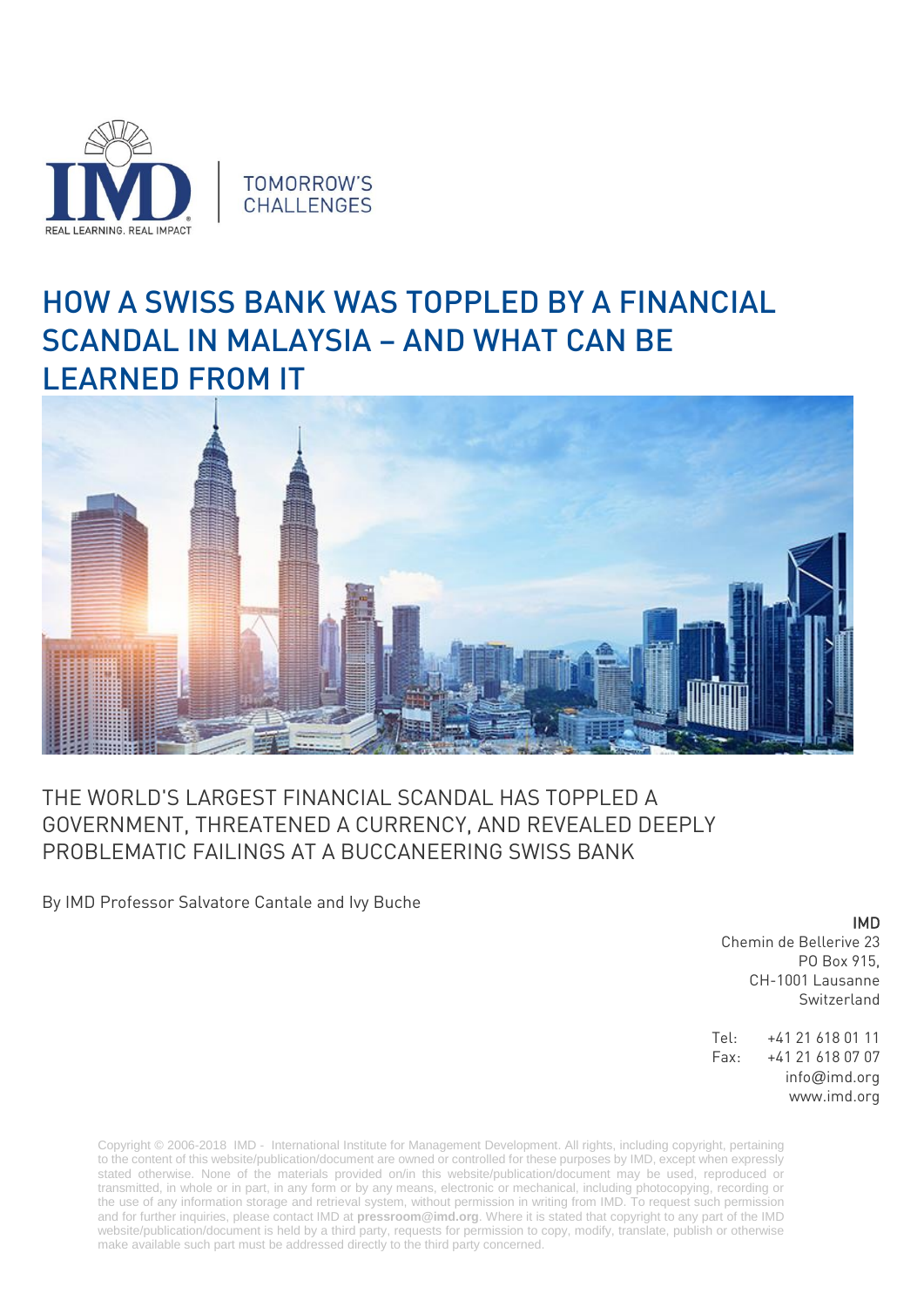The [world's biggest financial scandal,](https://www.theguardian.com/world/2016/jul/28/1mdb-inside-story-worlds-biggest-financial-scandal-malaysia) over missing billions from Malaysian state-run development fund 1MDB, has left the country's former prime minister, Najib Razak, facing charges of corruption – charges which he denies. In addition to bringing down a government, the scandal's effects have reached as far as Switzerland, where Swiss bank BSI was forced to close after over 140 years of trading.

The 1MDB fund was overseen by Najib as prime minister, financial minister, and chairman of the advisory board, and was controversial from the outset in 2009. When in 2014 it was reported that 1MDB had amassed [US\\$11 billion in debt,](https://www.scmp.com/business/money/markets-investing/article/1524084/surging-debt-malaysias-shadowy-1mdb-fund-emerges) posing a threat to the Malaysian ringgit, the scandal began to unravel.

Documents leaked to investigative journalist Clare Rewcastle Brown's website [Sarawak](http://www.sarawakreport.org/2015/02/heist-of-the-century-how-jho-low-used-petrosaudi-as-a-front-to-siphon-billions-out-of-1mdb-world-exclusive/)  [Report](http://www.sarawakreport.org/2015/02/heist-of-the-century-how-jho-low-used-petrosaudi-as-a-front-to-siphon-billions-out-of-1mdb-world-exclusive/) in 2015 revealed how money appeared to have been funnelled out of the fund via a close friend of the prime minister, Malaysian tycoon Jho Low. He has denied any wrongdoing, but is [currently facing an Interpol warrant for his arrest.](https://www.scmp.com/news/hong-kong/hong-kong-law-and-crime/article/2154783/alleged-1mdb-mastermind-jho-low-flees-macau) The Wall Street Journal then published serious allegations of financial fraud, including the transfer of US\$681m into [Najib's personal account.](https://www.wsj.com/articles/SB10130211234592774869404581083700187014570) Funds were alleged to have been siphoned off through a [web of shell companies and bank accounts](https://www.wsj.com/graphics/1mdb-money-flow/) and lavishly spent on items including a luxury property, a [private yacht,](https://qz.com/1350137/a-250-million-souvenir-of-1mdb-corruption-is-sailing-back-to-malaysia/) and even [funding for a Hollywood film.](https://www.reuters.com/article/us-malaysia-scandal-redgranite/the-wolf-of-wall-street-producers-to-pay-60-million-to-u-s-in-lawsuit-settlement-idUSKCN1GJ0FH) Investigations into these and other activities continue; Najib and Low deny any wrongdoing.

While Najib was initially cleared of any criminal offence in 2016 (the report was [classified](https://www.nst.com.my/news/2016/04/137829/auditor-generals-report-still-classified-osa-says-pandikar)  [under Malaysia's Official Secrets Act\)](https://www.nst.com.my/news/2016/04/137829/auditor-generals-report-still-classified-osa-says-pandikar), and Malaysia's central bank's investigations led to 1MDB being fined [\(an undisclosed amount\)](https://www.channelnewsasia.com/news/asia/malaysia-s-central-bank-governor-maintains-case-closed-against-1-8038452) for irregularities, the scandal attracted the attention of authorities in Singapore, Switzerland and the US – and it was these regulators that claimed the scandal's first victim, the venerable Swiss bank BSI.

## **End of a bank's bull run**

The 143-year-old bank was one of the oldest in Switzerland and the sixth largest, having expanded overseas during the 2000s into the high-growth markets of Asia, Eastern Europe, the Middle East and Latin America. As a strategically important financial centre, the bank opened a Singapore subsidiary in 2005. Under chief executive Hanspeter Brunner it grew rapidly. Among its clients were high net-worth individuals, family-owned companies, and several state-owned wealth and development funds – including 1MDB.

Storm clouds were gathering. In 2011, the Monetary Authority of Singapore, the state bank and financial regulator, inspected the bank for the first time, finding policy and process lapses and weak enforcement and control. A second inspection in 2014 uncovered [serious](http://www.mas.gov.sg/News-and-Publications/Enforcement-Actions/2016/MAS-directs-BSI-Bank-to-shut-down-in-Singapore.aspx)  [shortcomings in BSI Singapore's due diligence](http://www.mas.gov.sg/News-and-Publications/Enforcement-Actions/2016/MAS-directs-BSI-Bank-to-shut-down-in-Singapore.aspx) conducted on assets supposedly underlying the investment funds. The bank became embroiled in regulatory investigations related to 1MDB – now BSI Singapore's largest and most profitable client.

A subsequent intensive on-site inspection of BSI Singapore revealed multiple breaches of anti-money laundering regulations, a pervasive pattern of non-compliance, poor and ineffective oversight from senior management and [numerous acts of gross misconduct.](http://www.mas.gov.sg/News-and-Publications/Media-Releases/2016/MAS-directs-BSI-Bank-to-shut-down-in-Singapore.aspx) The bank's licence was withdrawn in May 2016, and the names of BSI Singapore employees, including Brunner's, were [passed to authorities](https://www.businesstimes.com.sg/banking-finance/mas-orders-shutdown-of-bsi-bank-in-singapore-over-alleged-anti-money-laundering) to determine whether they had committed any criminal offence. Investigations into Brunner and other executives continue, although Brunner recently [won back a confiscated passport.](https://www.finews.com/news/english-news/32524-hanspeter-brunner-bsi-1mdb-cad-singapore-passport-returned-investigation-malaysia)

On the same day, the Swiss Financial Market Supervisory Authority (Finma) started criminal proceedings against the BSI group for failing to prevent suspected money laundering and bribery in its dealings with 1MDB. The BSI group was fined 95m Swiss francs (US\$96m), the amount the bank had generated in illegal profits. The group's chief